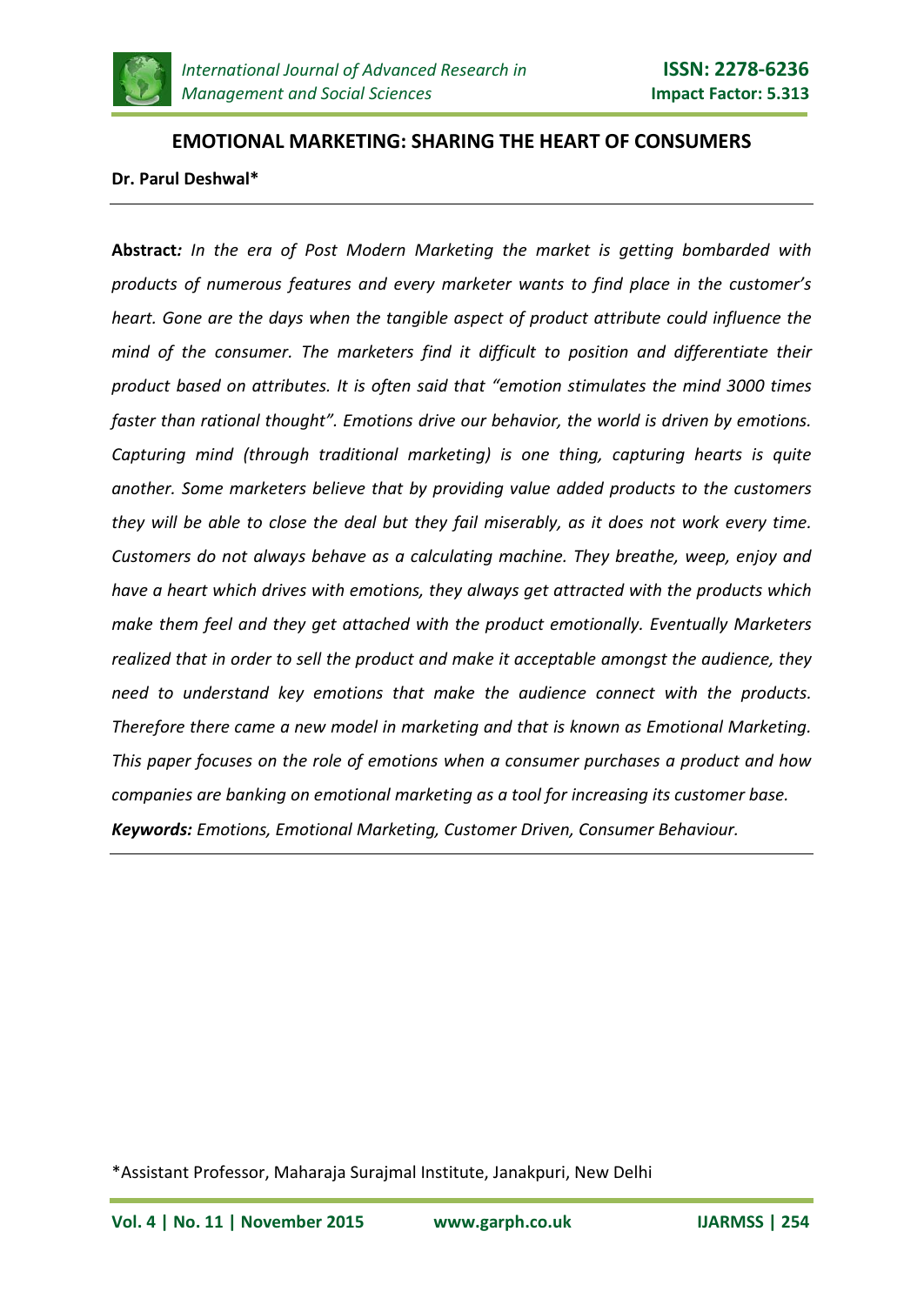

# **INTRODUCTION**

Emotions play a very important role in our lives. They enrich our waking moments with either a pleasant or an unpleasant quality. Cacioppo writes that "emotions guide, enrich an ennoble life; they provide meaning to everyday existence; they render the valuation placed on life and property" (Cacioppo et al. 2001 p. 173), which illustrates that also the relationship with our physical world is emotional. Some purchases are made by consumers simply for the "fun and joy of use". Sometime the emotion of "Joy of Use" has a whole variety of implications. Knowledge of the process of emotion, i.e. how emotions are evoked, can enhance our understanding of what makes us enjoy interacting with a computer or, for that matter, with any other kind of product. So far, however, little is known about how people respond emotionally to products and what aspects of design or interaction trigger emotional reactions. In this fast changing world, emotional factors are important as classic functional aspects of customer purchasing behavior. Enterprises want to establish with the customer an emotional channel of trust and mutual collaboration. Nowadays, the most important aspect on the product sell is the relationship that the consumer establishes with the brand and the emotions that the product/service communicates. In luxury goods, the emotional aspects as brand, uniqueness and prestige, are more important than rational aspects such as technical, functional or price. In this case customer is happy to buy a product, although very expensive. It is interesting to analyze and process, for business goals, these emotions and extract them from any type of format. Emotion technology is an important component of artificial intelligence. Many kinds of physiological characteristics are used to extract emotions, such as voice, facial expressions, hand gestures, body movements, heartbeat, blood pressure and textual information. The facial and the verbal language can reflect the outside deepest emotions: a trembling voice, a tone altered, a sunny smile, the face corrugated.

#### **LITERATURE REVIEW**

In the 800 years, Charles Darwin was the first to provide strong basis for emotions, indicating their significance, their adaptive value, their utility and communication. Darwin believed that many of the facial expressions of emotions, have an adaptive significance (in evolutionary terms), that serve to communicate something. A person, without words, tells to others what she feels in that moment: sad, happy, scared, etc.. For example the fear is an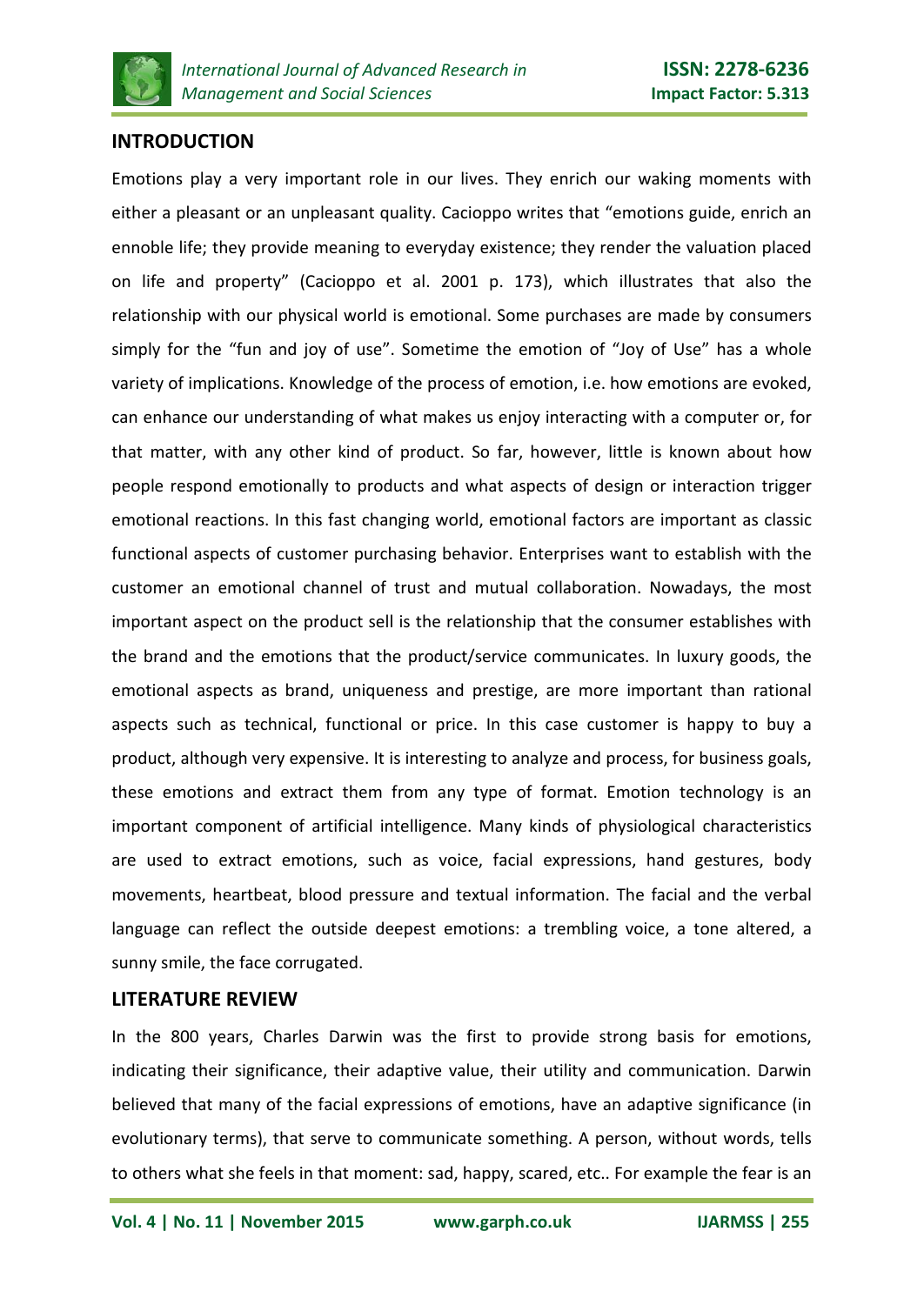

emotion that often indicates an hazard and it is useful to communicate to others. The emotions are also linked to physiological aspects. Emotion is even cry, breathe more deeply, sweat, etc. Darwin has split the emotions in their basic aspects, expressions and meanings. Darwin was the first author who studied emotional evolution on infants and children. The emotions may be more or less undifferentiated at the beginning. The infant can only feels pleasure or pain, good or bad but after, in the growth, the emotions become increasingly sophisticated and they refers to inner states of mind. Darwin, in the book "The expression of emotions in humans and animals" says that also animals feel emotions: they have neural circuits, reactions and human similar behaviors. An interesting early work on the emotions was that one of Ortony. From this work, through componential analysis, other authors constructed an exhaustive taxonomy on affective lexicon.

According to Osgood an emotion consists of a set of stages: stimulus (neural and chemical changes), appraisal and action readiness. Stimuli that cause emotional processes are of three basic types: events, agents and objects corresponding to three classes of emotions: satisfied/ unsatisfied (reactions to events), approve/disapprove (reaction to agents), appreciate/depreciate

(reaction to objects). The emotional stimuli are simultaneously sent from the thalamus to the associative cortex, where they are processed in a slower but more refined way. At this point, according to the assessment, a type of response, considered most appropriate to the situation, is given. Two factors that emerge permanently are those related to signals of pleasure and pain and

characterizing respectively the positive and negative emotions. It's clear that these two parameters are not sufficient to characterize the different emotions. Many authors debate on basic (primary) and complex (secondary) emotions, other on pure and mixed emotions, leaving the implication that emotions can somehow be composed or added. From the variations, shades, nuances of primary emotions it is possible arise others complex emotions.

# **THE SCIENCE OF EMOTION IN MARKETING: HOW OUR BRAINS DECIDE WHAT TO SHARE AND WHOM TO TRUST**

Every day it seems like we feel hundreds of different emotions – every response is specific to the physical and [social situations](http://blog.bufferapp.com/why-talking-about-ourselves-is-as-rewarding-as-sex-the-science-of-conversations) we find ourselves in. According to science, it's not that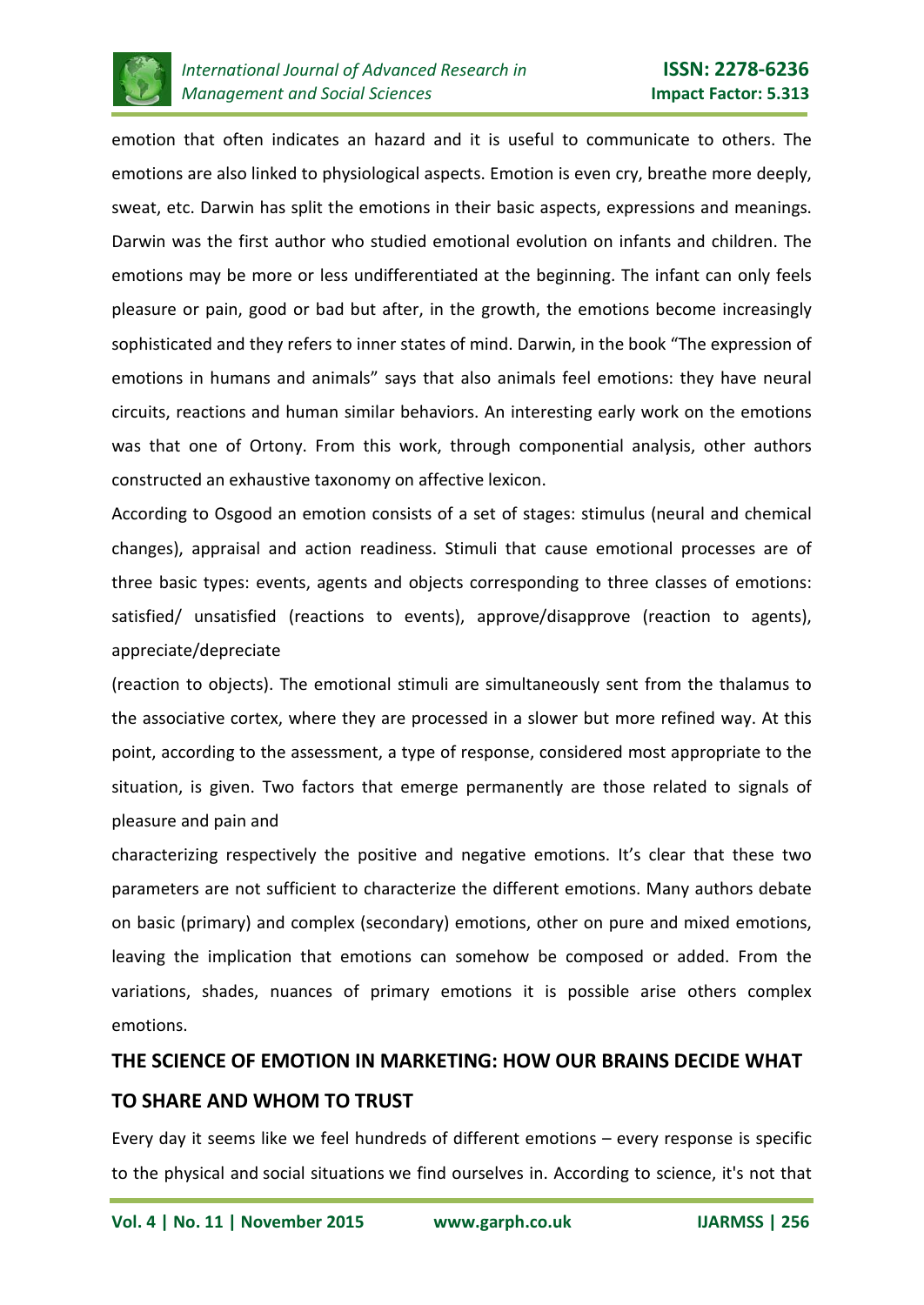

complicated by a long shot. A new study says we're really only capable of [four "basic"](http://www.theatlantic.com/health/archive/2014/02/new-research-says-there-are-only-four-emotions/283560/)  [emotions:](http://www.theatlantic.com/health/archive/2014/02/new-research-says-there-are-only-four-emotions/283560/) Happy, Sad, Afraid/Surprised, and Angry/Disgusted. But much like the "mother sauces" of cooking allow you to make pretty much any kind of food under the sun, these four "mother emotions" meld together in myriad ways in our brains to create our layered emotional stews. Robert Plutchik's famous "wheel of emotions" shows just some of the well-known emotional layers.



**Fig 1. Robert Plutchik's famous "wheel of emotions"**

In this above mentioned Figure we'll take a close look at each of the four emotions, how they form in the brain and the way they can [motivate us](http://blog.bufferapp.com/the-science-of-what-motivates-us-to-get-up-for-work-every-day) to surprising actions.

**1***. Happiness makes us want to share:* Psychoanalyst Donald Winnicott discovered that our first emotional action in life is to respond to our mother's smile with a smile of our own. Obviously, joy and [happiness](http://blog.bufferapp.com/10-scientifically-proven-ways-to-make-yourself-happier) are hard-wired into all of us. The [left pre-frontal cortex](http://www.psychologytoday.com/blog/in-the-face-adversity/201302/the-role-the-brain-in-happiness) of the brain is where happiness traits like optimism and resilience live. A study done at the [Laboratory for Affective Neuroscience](http://psyphz.psych.wisc.edu/) watched Buddhist monks and found that the [left](http://www.oprah.com/spirit/Finding-Happiness-How-to-Beat-Depression-and-Anxiety)  [prefrontal lobe of their brains lit up](http://www.oprah.com/spirit/Finding-Happiness-How-to-Beat-Depression-and-Anxiety) as they entered a blissful [state of meditation.](http://blog.bufferapp.com/how-meditation-affects-your-brain) Other than making us - [well, happy](http://blog.bufferapp.com/6-simple-things-i-do-every-day-to-be-consistently-happy) - joy can also be a driver of action. Winnicott's discovery of a baby's ["social smile"](http://www.britannica.com/EBchecked/topic/551442/social-smiling) also tells us that joy increases when it is shared. No wonder, then, that happiness is the [main driver for social media sharing.](http://www.nytimes.com/2013/03/19/science/good-news-spreads-faster-on-twitter-and-facebook.html?pagewanted=all) Emotions layered with and related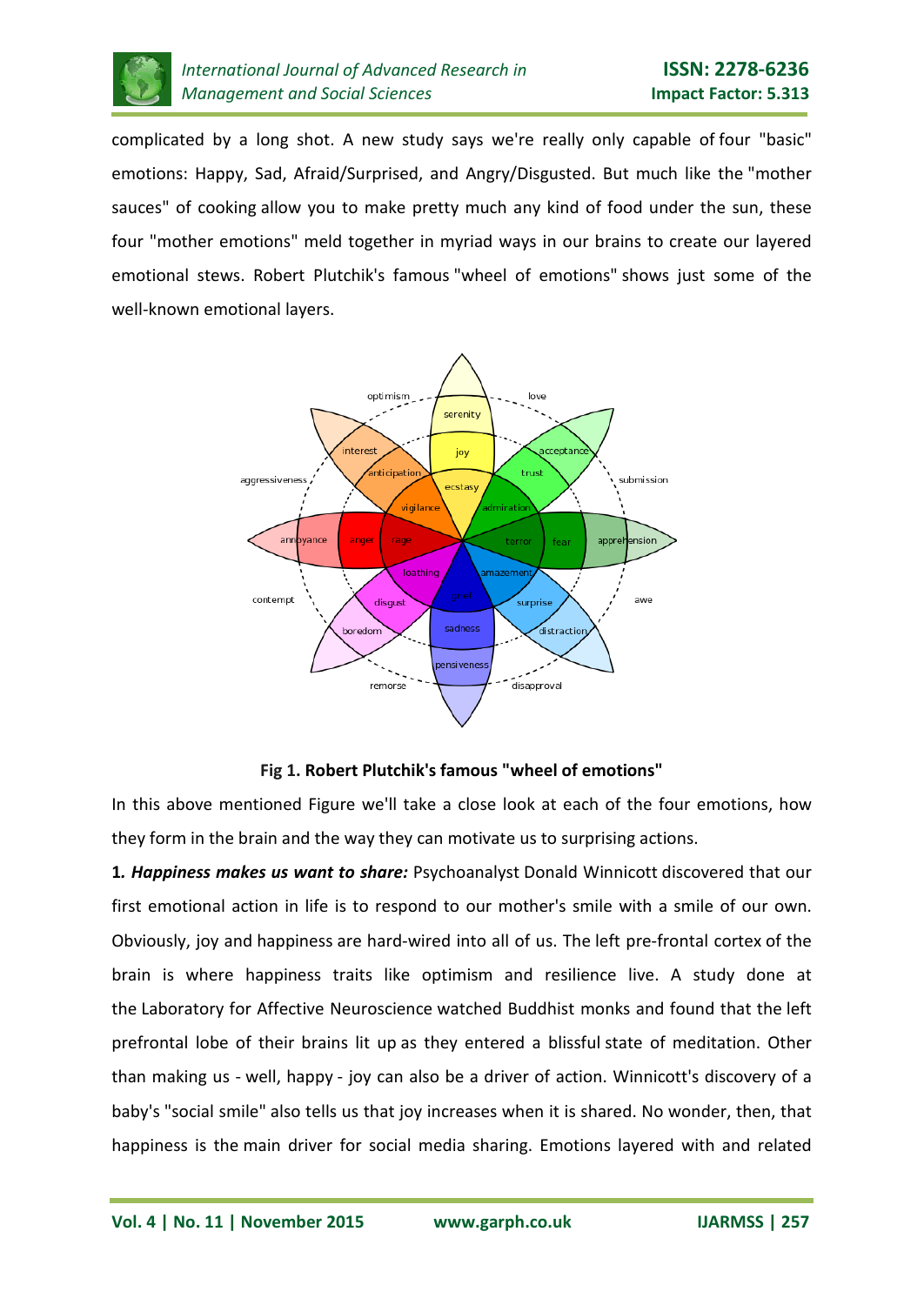

to [happiness](http://blog.bufferapp.com/10-things-to-stop-doing-to-yourself-to-be-happier-backed-by-science) make up the majority of this list of the top drivers of viral content as [studied by](http://www.slideshare.net/kelseylibert/the-anatomy-of-a-viral-hit-how-to-reach-million-cultivate-relationships-and-generate-1200-links-viral-emotions-case-study)  [Fractl](http://www.slideshare.net/kelseylibert/the-anatomy-of-a-viral-hit-how-to-reach-million-cultivate-relationships-and-generate-1200-links-viral-emotions-case-study)**.**

| S. No. | <b>Types of Emotions</b> |
|--------|--------------------------|
| 1.     | Amusement                |
| 2.     | Interest                 |
| 3.     | Surprised                |
| 4.     | Happiness                |
| 5.     | Delight                  |
| 6.     | Pleasure                 |
| 7.     | Joy                      |
| 8.     | Hope                     |
| 9.     | Affection                |
| 10.    | Excitement               |

#### **List of Top 10 Emotions**

**2***. Sadness helps us to connect and empathize:* Perhaps fitting if one looks at sadness as the other side of happiness, the emotions of sadness and sorrow light up many of the same regions of the brain as happiness. But when the brain feels sadness, it also produces particular neuro chemicals. A [study by Paul Zak](http://www.spring.org.uk/2014/01/the-psychology-of-storytelling-and-empathy-animated.php) looked at two interesting ones in particular. Zak has study participants watch a short, sad story about a boy with cancer. As they experienced the story, the participants produced cortisol, known as the ["stress hormone";](http://blog.bufferapp.com/the-science-of-stress-how-its-breaking-down-your-body) and oxytocin, a hormone that promotes connection and empathy. Later, those who produced the most oxytocin were the most likely to give money to others they couldn't see. Zak posits that oxytocin's ability to help us create understanding and empathy may also make us more generous and trusting. In a [different study,](http://www.plosone.org/article/fetchObject.action?uri=info%3Adoi%2F10.1371%2Fjournal.pone.0001128&representation=PDF) participants under the influence of oxytocin gave more money to charity than those not exposed to the chemical. "Our results show why puppies and babies are in toilet paper commercials," [Zak said.](http://www.sciencedaily.com/releases/2010/11/101115160404.htm) "This research suggests that advertisers use images that cause our brains to release oxytocin to build trust in a product or brand, and hence increase sales."

*3. Fear/Surprise make us desperate for something to cling to:* Although those who are prone to anxiety, fear and depression also exhibit a higher ratio of activity in the right prefrontal cortex, the emotion of fear is mostly controlled by a small, almond-shaped structure in the brain called the amygdala The amygdala helps us determine the significance of any scary event and decides how we respond (fight or flight). But fear can also cause another response that might be interesting to marketers in particular. "People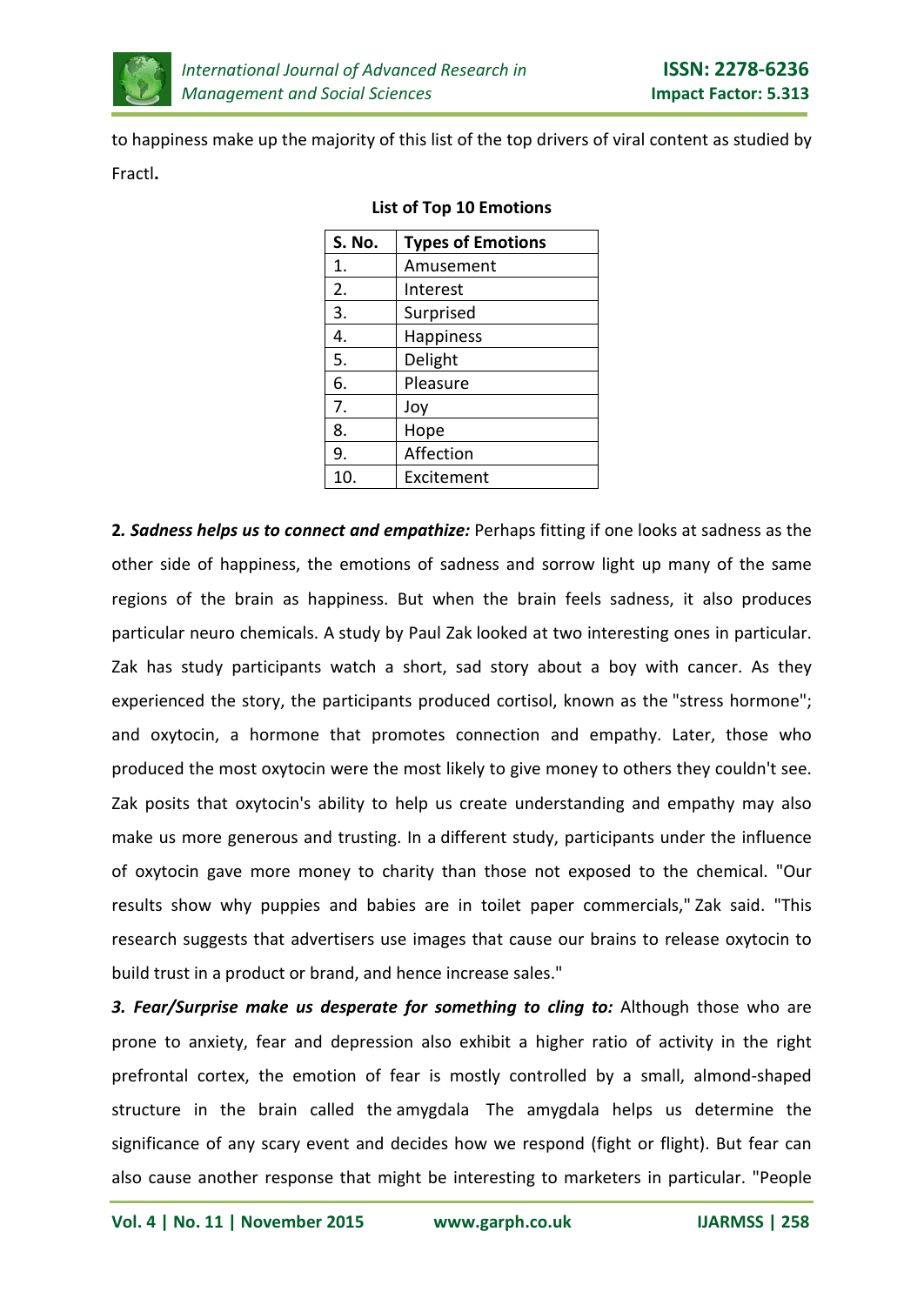

cope with fear by bonding with other people. When watching a scary movie they look at each other and say 'Oh my god!' and their connection is enhanced," says study author Lea [Dunn.](http://news.ubc.ca/2014/02/05/want-brand-loyalty-scare-your-customers/) "But, in the absence of friends, our study shows consumers will create heightened emotional attachment with a brand that happens to be on hand."

*4. Anger/Disgust make us more stubborn:* The [hypothalamus](http://webspace.ship.edu/cgboer/limbicsystem.html) is responsible for anger, along with a lot of other base level needs like hunger, thirst, response to pain and sexual satisfaction.



**Fig 2. [Hypothalamus](http://webspace.ship.edu/cgboer/limbicsystem.html)**

And while anger can lead to other emotions like aggression, it can also create a curious form of stubbornness online, as [a recent University of Wisconsin study discovered.](http://onlinelibrary.wiley.com/doi/10.1111/jcc4.12009/abstract)

# **DIFFERENT WAYS OF EMOTION MANIFESTATIONS**

We can consider different ways of emotional expressions: facial, vocal and textual.

 *Facial Expressions:* Facial expression recognition, coupled with human psychology and neuroscience, is an area that involves psychology and computations. Facial expressions can be captured through facial features. There are two types of facial expression features: transient (wrinkles and bulges) and intransient (mouth, eyes and eyebrows). The feature points of a face, for recognizing facial expression, are located at eyebrows, eyelids, cheeks, lips, chin and forehead.

 *Vocal Expressions:* In the case of voice analysis, the parameters considered are typically volume, speed, regularity of speech. The vocal expression is also strongly influenced from the mood of the speaker, context and culture.

 *Textual Expressions:* Recent researches have shown how the text is an important modality for detecting emotional aspects. Textual information is a communication medium, rich in emotion, which can be gathered from many sources, such as books, newspapers, web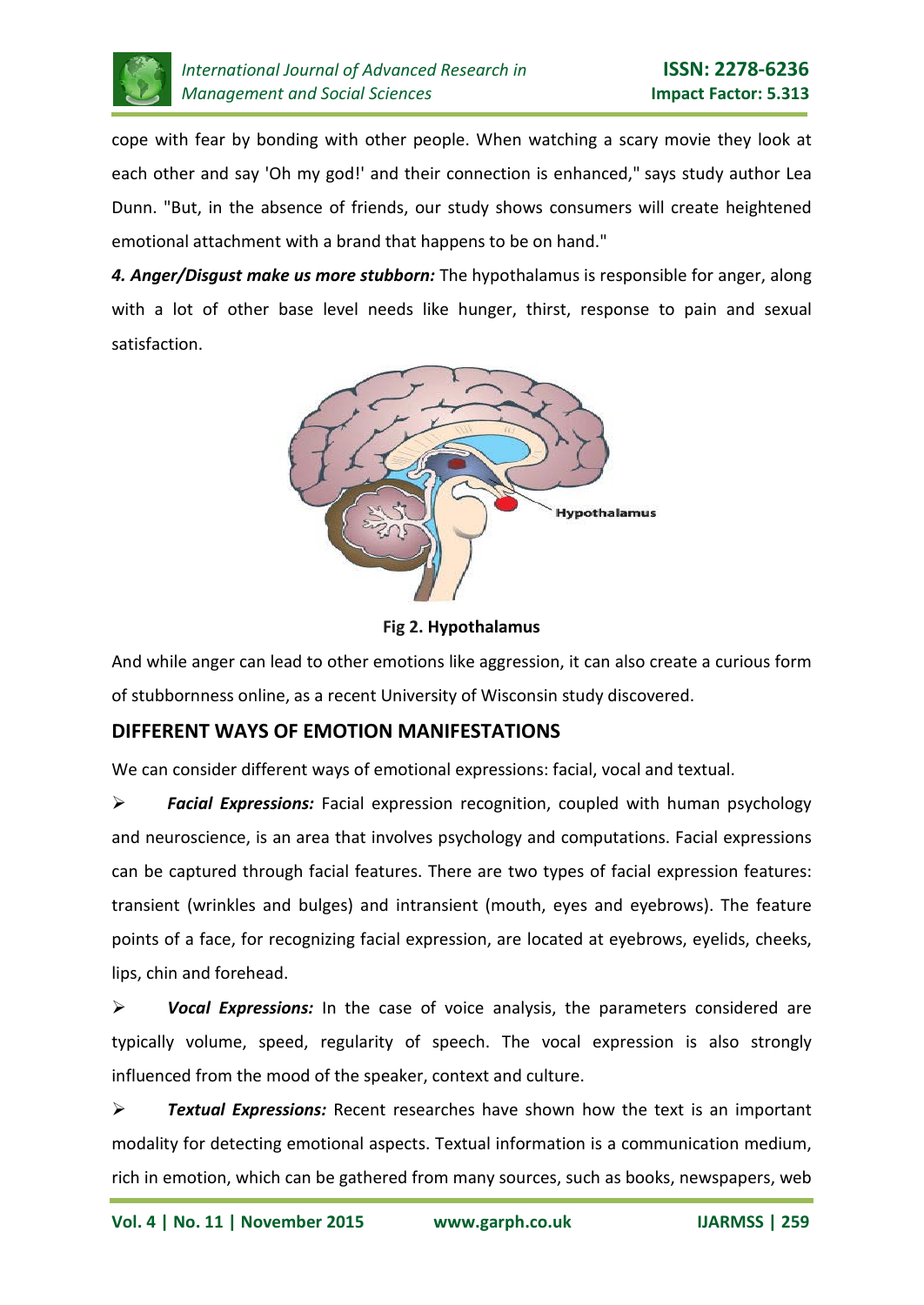

pages, e-mail messages, etc… Nowadays textual channels are used in intensive manner in the virtual communities (drivers of social emotions). Many customers express their opinions on product/service by web 2.0 tools (forum, chat, blog). The customer when writing his reviews transmits emotions in the message that he/she feels before and after the product purchasing. So from an enterprise point of view it is important to understand which emotional coefficients drive the customer to choose a particular product/service.

#### **WHY EMOTIONS ARE IMPORTANT IN MARKETING**

What does all this teach us as social media sharers and marketers? That emotions are critical - maybe even more than previously thought - to marketing. In an analysis of the [IPA](http://www.ipa.co.uk/Page/IPA-Effectiveness-Advertising-Case-Studies#.UxUbPfRg5vk)  data [BANK,](http://www.ipa.co.uk/Page/IPA-Effectiveness-Advertising-Case-Studies#.UxUbPfRg5vk) which contains 1,400 case studies of successful advertising campaigns, campaigns with purely emotional content performed [about twice as well](http://www.neurosciencemarketing.com/blog/articles/emotional-ads-work-best.htm#sthash.yu8l31Jn.dpuf) (31 percent versus 16 percent) as those with only rational content (and did a little better than those that mixed emotional and rational content).



**Fig 3. Effectiveness of The Campaign** *Source: [www.huffingtonpost.com](https://www.google.co.in/url?sa=i&rct=j&q=&esrc=s&source=images&cd=&cad=rja&uact=8&ved=0CAYQjB1qFQoTCO7j26atmskCFYNIjgodZrMNdg&url=http%3A%2F%2Fwww.huffingtonpost.com%2Fcourtney-seiter%2Fthe-science-of-emotion-in_b_5489567.html&psig=AFQjCNHgeh2eDpaMIbkY1LW5bCEG_QE-ow&ust=1447948803295271)*

That makes sense based on what scientists know about the brain now - that people feel first, and think second. The emotional brain processes sensory information in [one fifth of](http://books.google.com/books?id=52HKy4RXqpAC&pg=PA19&lpg=PA19&dq=The+emotional+brain+processes+sensory+information+one+fifth+the+time+cognitive+brain+takes&source=bl&ots=FU0Q5CsOpP&sig=hq5aM4q9fYJ8Y7KgMfplw9LzIx4&hl=en&sa=X&ei=xf8UU_HoKIajkQfu1oBo&ved=0CDYQ6AEwAg#v=onepage&q=The%20emotional%20brain%20processes%20sensory%20information%20one%20fifth%20the%20time%20cognitive%20brain%20takes&f=false)  [the time our cognitive brain](http://books.google.com/books?id=52HKy4RXqpAC&pg=PA19&lpg=PA19&dq=The+emotional+brain+processes+sensory+information+one+fifth+the+time+cognitive+brain+takes&source=bl&ots=FU0Q5CsOpP&sig=hq5aM4q9fYJ8Y7KgMfplw9LzIx4&hl=en&sa=X&ei=xf8UU_HoKIajkQfu1oBo&ved=0CDYQ6AEwAg#v=onepage&q=The%20emotional%20brain%20processes%20sensory%20information%20one%20fifth%20the%20time%20cognitive%20brain%20takes&f=false) takes to assimilate the same input. And since emotions remain tied to base evolutionary processes that have kept humans safe for centuries, like detecting anger or fear, they're so primal that we'll always be wired to pay attention to them - often with surprisingly powerful results. Emotion - the feeling of overcoming a primal fear - was the driver that moved their customers.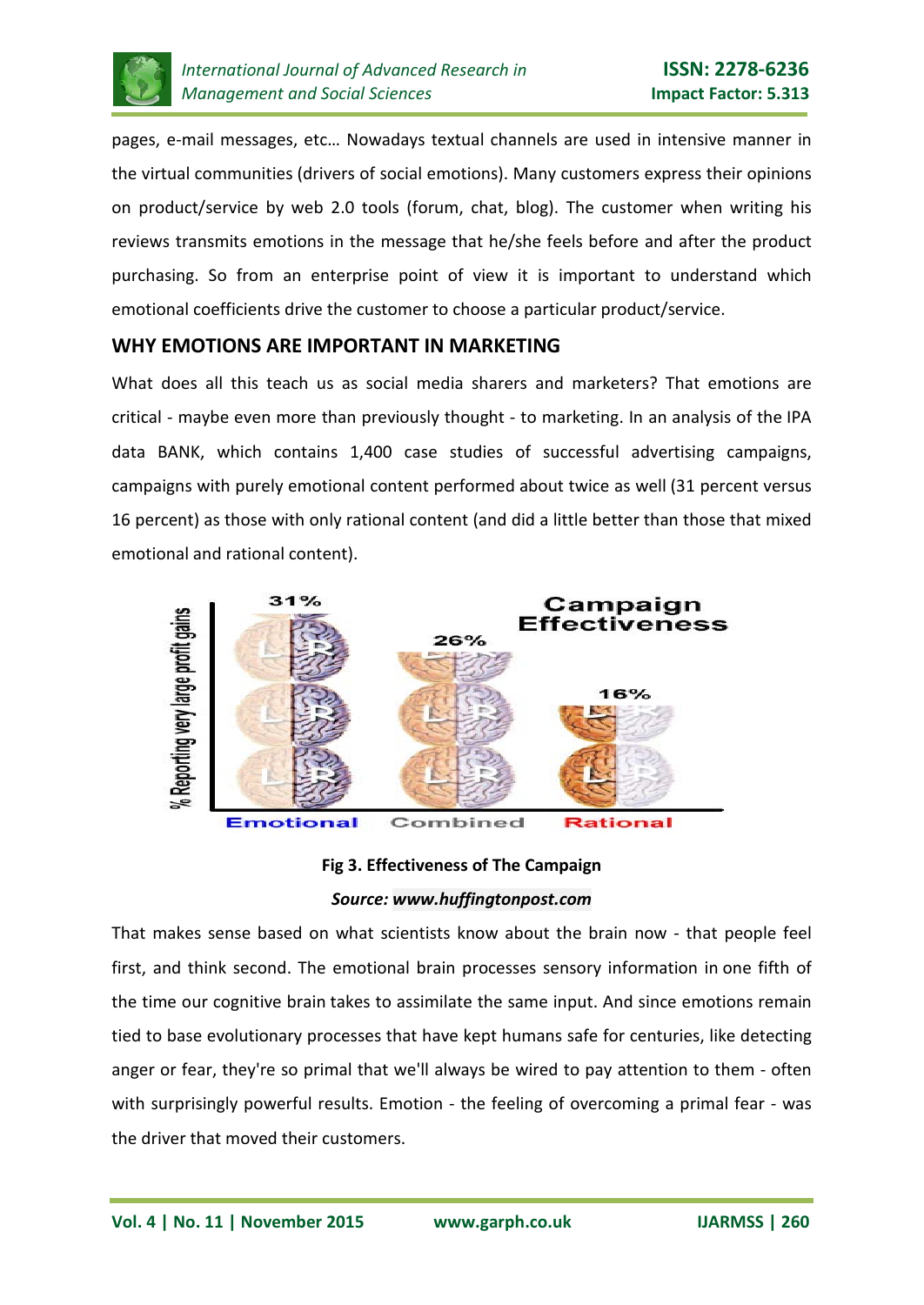

### **EMOTIONS IN THE PURCHASING PROCESS**

The emotions that customers express in the purchasing process are as follows:-

**Emotions:** Emotions represent another form of language universally spoken and understood. An emotion is a mental and physiological state associated with a wide variety of feelings, thoughts, and internal (physical) or external (social) behaviors. An emotion is a psychological arousal with cognitive aspects that depends on the specific context. Emotion is a process, in which the perception of a set of stimuli, allows a cognitive assessment that enables people to label and identify a particular emotional state. At this point there will be an emotional physiological, behavioral and expressive response. Emotions give an immediate response that often doesn't use cognitive processes and conscious elaboration and sometimes they have an effect on cognitive aspects as concentration ability, confusion, loss of consciousness, alert and so on. This is what is asserted in evaluation theory, in which cognitive appraisal is the true cause of emotions. Human emotions are deeply joined with the cognition. Emotions are important in social behavior and to stimulate cognitive processes for strategies making.

• *Customer Emotions:* In a saturated market, the desires are more important than needs and thus the state of mind, the emotions, sympathies become predominant. Besides quality and price, the consumer wants trust, love, dreams (intangible factors). The emotion becomes more important with the emergence of the principle of the consumer pleasure. Emotions are a distinctive element that must be added to enhance the basis supply of product/service and especially they are designed and managed with rigor and ethical spirit. The consumer doesn't looks for a product/service that meets both the needs and rational processes, but for an object that becomes a center of symbolic meanings, psychological and cultural, a source of feelings, relationships and emotions. The purchase decisions of customers are driven by two kinds of needs: functional needs satisfied by product functions and emotional needs associated with the psychological aspects of product ownership. The products must generate emotions but also show good functionality. Nowadays, products of different companies are equals; it is necessary to diversify them with other factors.

• *Emotional Intelligence:* The emotional intelligence is a form of intelligence nonrational, related to ability and to emotional feelings. Subsequently we use it in a conscious and rational way; it is a form of intelligence, non logic, but with a strong emotional charge.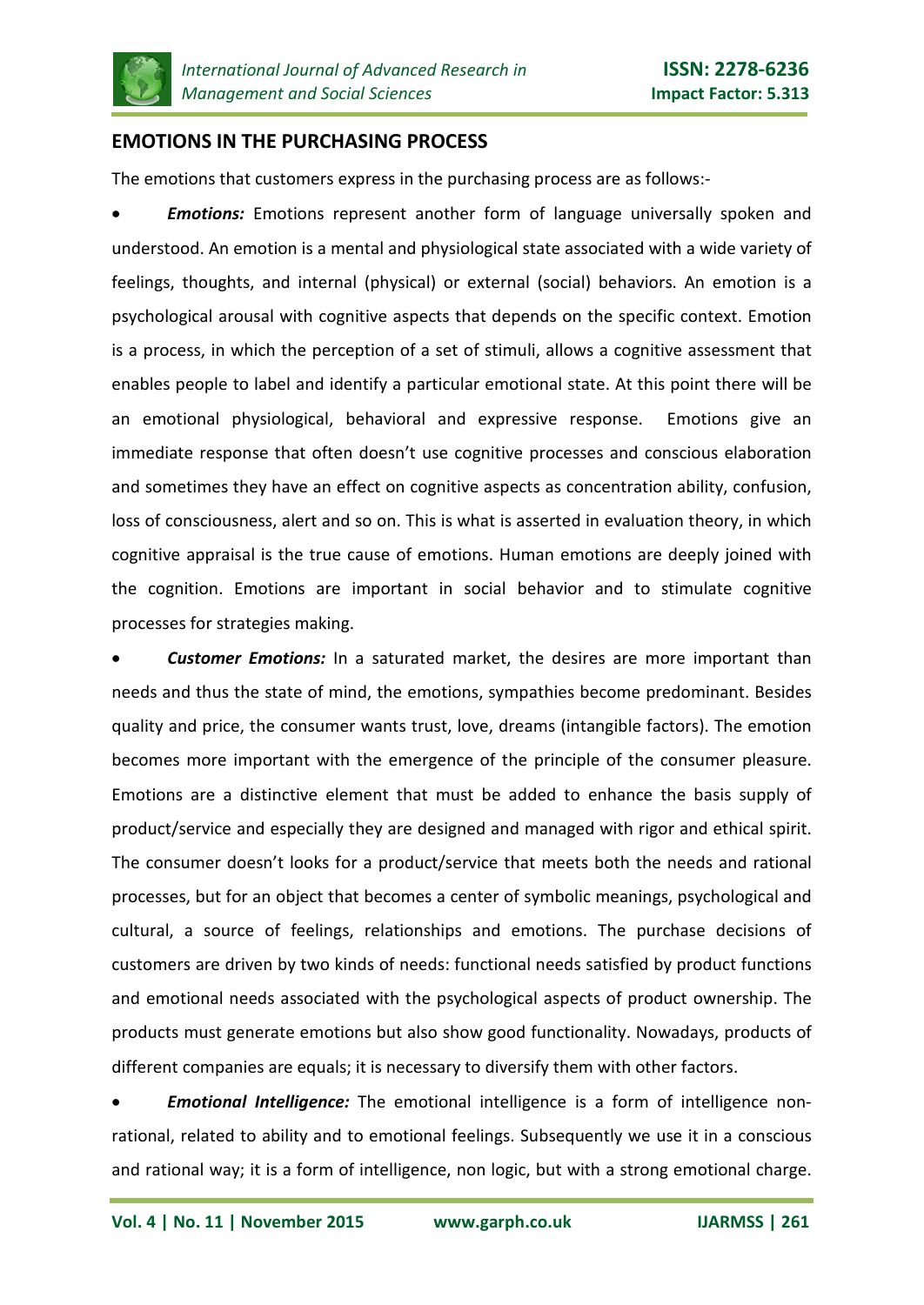

The awareness of own emotions and their recognition is a key element to make a relationship based on social exchange and on ability to create empathy, bi univocal or oneto-many relationship. a person with emotional intelligent can harness emotions, also negative, and manage them to reach specific goals.

• *Emotional Marketing:* The use of Emotional Marketing as a strategy of Relational Marketing ensures, both a deep and personal relationship with the customers acquired on emotional aspect and the retention of a competitive position on the market. Nowadays it isn't the product to be sold, since for each category there is a wide choice, but the focus is the relationship that the consumer establishes with the brand and with the emotions which the product communicates. Brands become supplying centers of emotional energy, that create better relationships with potential consumers with the ability that they have to tell stories that excite (emotional brands) and integrate communication, quality, tradition, identity (brand sensitivity). Emotional marketing answers questions like "What are the attitudes, behaviors, preferences and emotions of those who make purchases?", "Can we measure their emotions before during and after the purchase? ", "How does the mind of consumers reacts when it is stimulated by advertising, promotion, while they are in a supermarket or navigate in an e-commerce site?". Enterprises, to stimulate emotions in customer, use multimedia channels. A person can be receptive to graphs, texts, auditory or video stimuli. In many cases it is important to put inside the stores certain odors or music. Smells are a powerful media for their ability to imprint a long time in memory. For real estate agents, to show and sell apartments, are important the aromas of coffee or cake in the oven; these smells activate positive emotions related to concepts such as "childhood", "motherhood" and so on. The department stores spray perfumes of field to slow down the purchases of the customers. Even the music is strongly interrelated with the emotions and its usefulness for commercial purposes is well known. In the emotional marketing one of the first targets is to identify the type of experience that emphasize the best product and the creation of the empathy between company and customer, such as to increase both the involvement of the consumer and the perceived differentiation.

### **EVALUATION CRITERIA OF CUSTOMERS**

Consumers consciously or unconsciously evaluate products on several criteria, some of them are: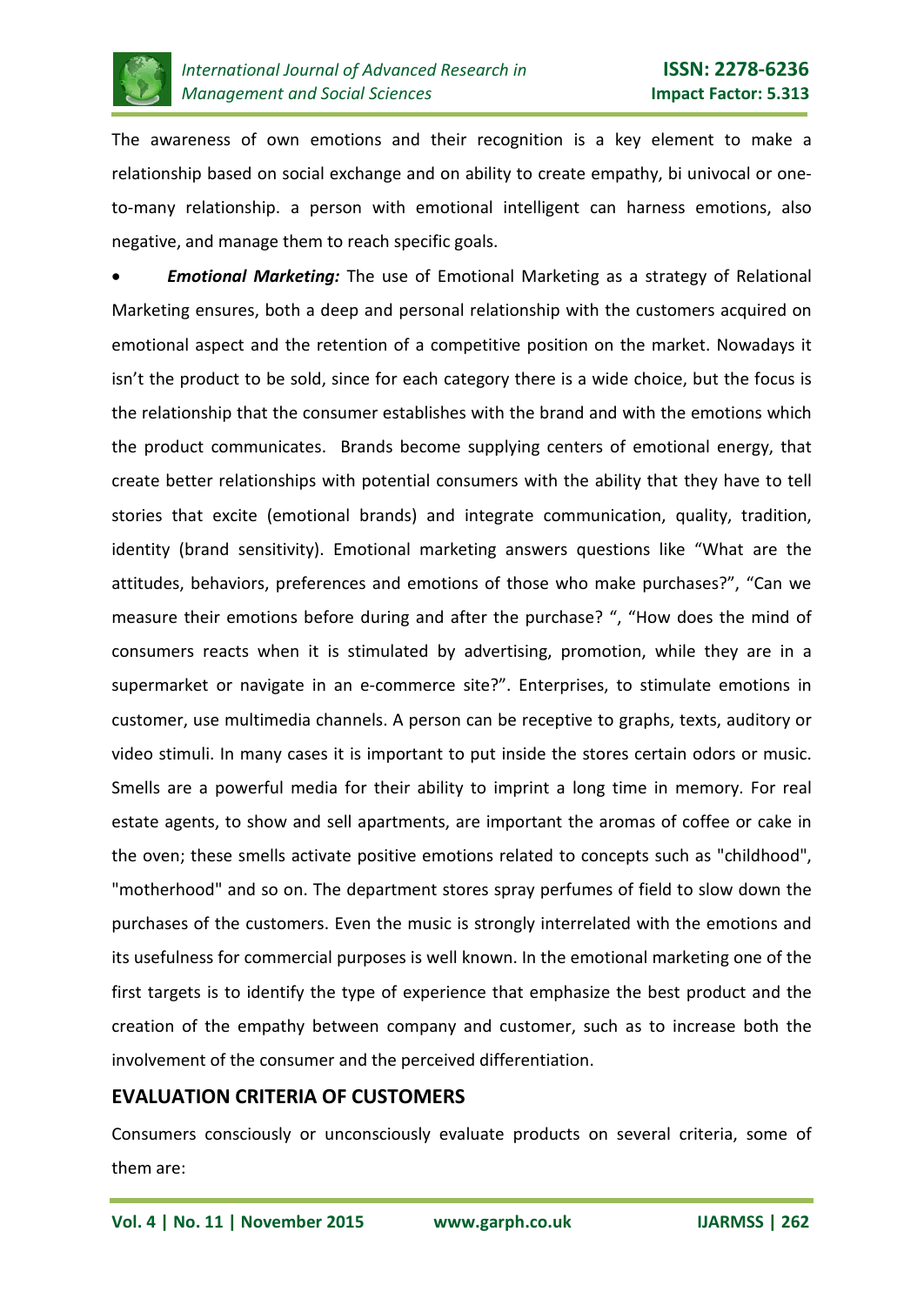

1) *Economical:* Customers are interested in purchasing those products which are economical i.e. fits in their budget. Take a look at the marketing campaign of Fair and Lovely for instance. They're simply banking on the fact that the traditional Indian household want their daughters/daughters in law to be fair (preferably)!. And what more does a customer want if these set of emotions are shown on a commercial and again offering the same at a low cost! Here, they are not selling the product per say, but they are selling HOPE to the customers.

2) *Pleasure:* Consumers are interested in those products which can offer them pleasure after possessing it. Companies' adjoin pleasure against the features and benefits of their products and the final deal gets closed with gladness. For instance Raymond's suiting in their appeal shows that owners feel pleasure while dressing themselves with Raymond suiting.

3) *Security:* Insurance products are best examples of this criterion. Marketers appeal customers through fear in their messages. "Papa please yeh rakh lo" a father thinks about his future where his daughter is giving money for his fulfillment of his daily requirements and then he realizes importance of Insurance in life. This is the most important factor as customers are always interested in securing themselves.

4) *Other Factors Include:* Status/Style/Belongingness etc. Marketers add emotions in their appeal to attract their prospects. Just think about the last purchase you have made, for any product. What was concealed force that has compelled you to purchase that product, to check your purse, bank balance; it was emotion, was not it? You believe it or not but for making purchase decision some percentage of emotions are always involved. Emotion act as fuel in the engine of purchase decision process. Customers always put in logic behind every purchase and try to prove that he/she has made rational decision and emotion has not played any role, but the ultimate driver is the emotion which has played major role in final purchase decision, whether believed or not. Rationality is required but it just only generates interest in product, its emotion which ultimately leads customers to purchase. Customers are not much interested in attributes of the product; they want to know how that product suits their personality. Customers purchases products emotionally and then rationalize their choice intellectually. Marketers mostly follow concept of emotional marketing, they endeavor to include more emotions as emotional marketing is more profitable than rational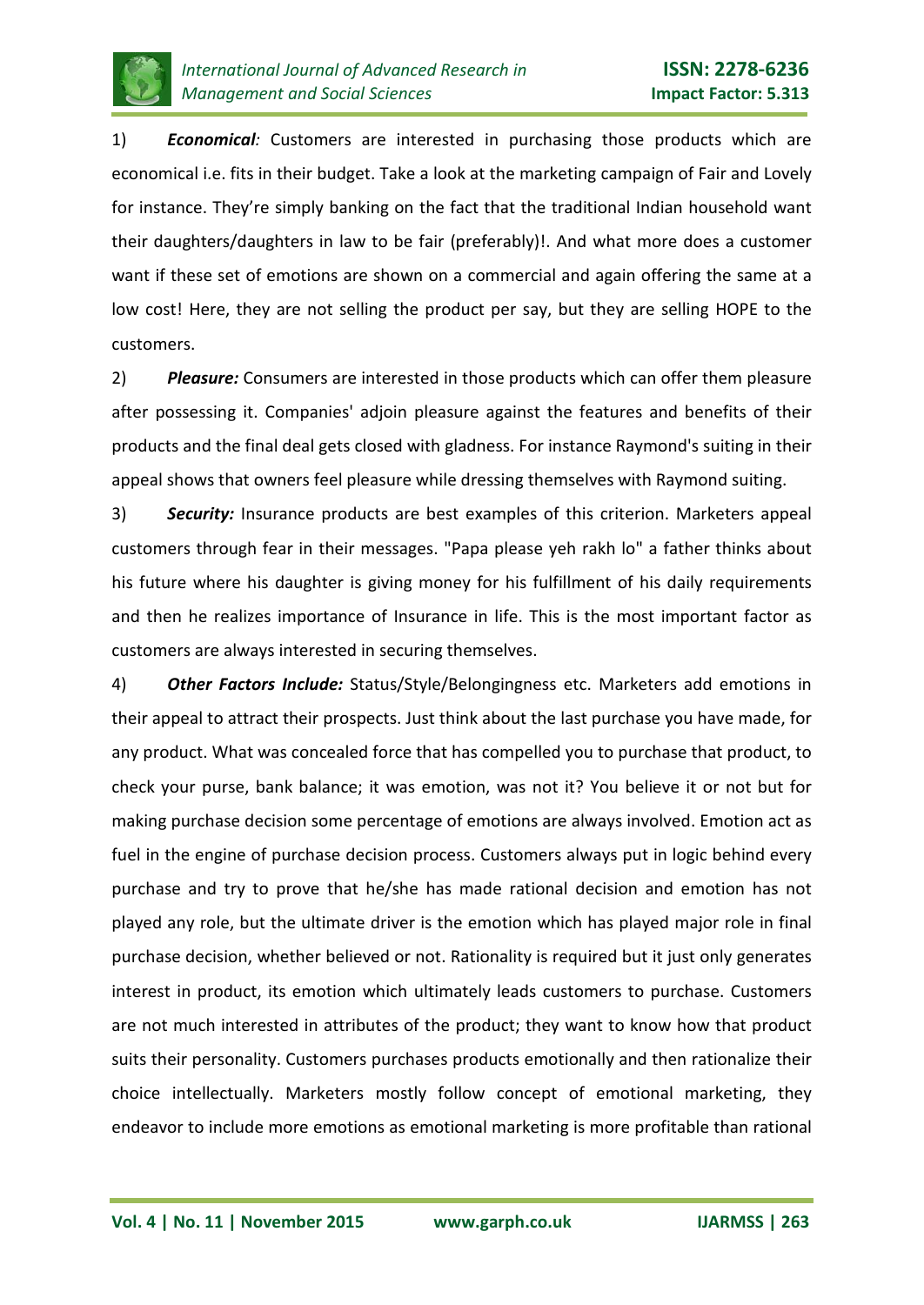

marketing in many cases as emotional marketing is all about winning mind of customers, it is about getting share in customers heart more than share in customers wallet.

# **CONCLUSION**

In recent years, many authors have intensified their studies on emotional intelligence and emotional marketing. The emotions, like the functionality of the product/service, influence the decision-making processes of customer purchasing. Nowadays the customer is very fond of the company brand with which he/she lives unique emotional experiences. At the end the study shows that the companies also engrossed in sustaining in aggressive competition have to take emotional marketing as an opportunity to increase their market share, if not dealt properly it can become curse also. Repositioning in today's era of competition is a tedious task as customer does not give second chance to the marketer for improving the product offered by the business firms. Hence it is proved that an effective deployment of emotional marketing can shift market challenger or market follower to the position of market leader.

# **REFERENCES**

- 1. Arnold, M.B. (1960). Emotion and Personality: vol 1. Psychological aspects. New York: Colombia University Press.Olivier P. and Wallace J., "Digital technologies and the emotional family", Int. J. Hum.- Computer. Stud., vol. 67, no. 2, pp. 204-214, 2009.
- 2. Ark, W., Dryer, D.C., & Lu, D.J. (1999). The emotion mouse. Proceedings of HCI International '99, Munich Germany, August 1999.
- 3. Bernson, P.J., & Perrett, D.I. (1991). Perception and recognition of photographic quality facial caricatures: implications for the recognition of natural images. European Journal of Cognitive Psychology, 3, 105-135.
- 4. Cacioppo, J.T., & Petty, R.E. (1989). The elaboration likelihood model: The role of affect and affect-laden information processing in persuasion. In. P. Cafferata & A.M. Taybout (Eds.), Cognitive and affective responses to advertising (pp. 69-90). Lexington: D.C. Heath and Company.
- 5. Cacioppo, J.T., Berntson, G.G., Larsen, J.T., Poehlmann, K.M., & Ito, T.A. (2001). The psychophysiology of emotion. In M. Lewis & J.M. Haviland-Jones (Eds.), Handbook of Emotions (2nd ed.) (pp. 173-191). New York: The Guilford Press.